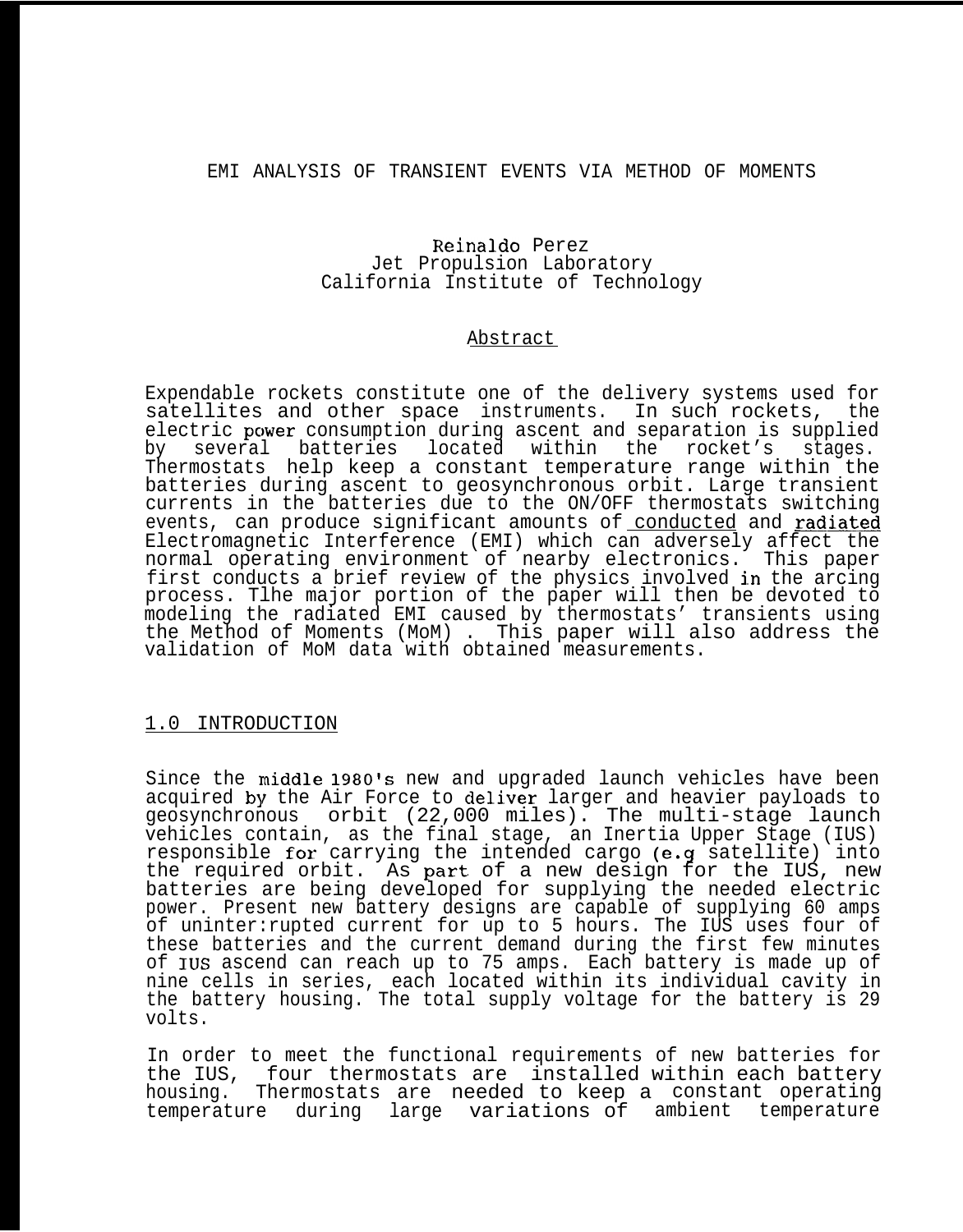during large variations of ambient temperature experienced by the battery during ascend of the IUS. The four thermostats are synchronized to operate at different temperature ranges as needed. Each thermostats is individually connected to a thermally radiating heating element. The heating elements are distributed on the walls of eight of the nine cavities where the battery cells are installed<br>as shown in, Figure 1. The heating elements consist of teflon coated  $(\epsilon_{r}=2.1)$ , gauge 12 copper wiring which are laid out on the interior surface of the battery walls. Each thermostat connects to an RC network which serve as "arrestor" circuit for suppressing the arcing phenomena which occurs during thermostats ON/OFF switching operations., The figure also shows the schematic of the thermostats and arrestor circuits.



FIGURE 1. THERMOSTATS & HEATING ELEMENTS OFBATTERY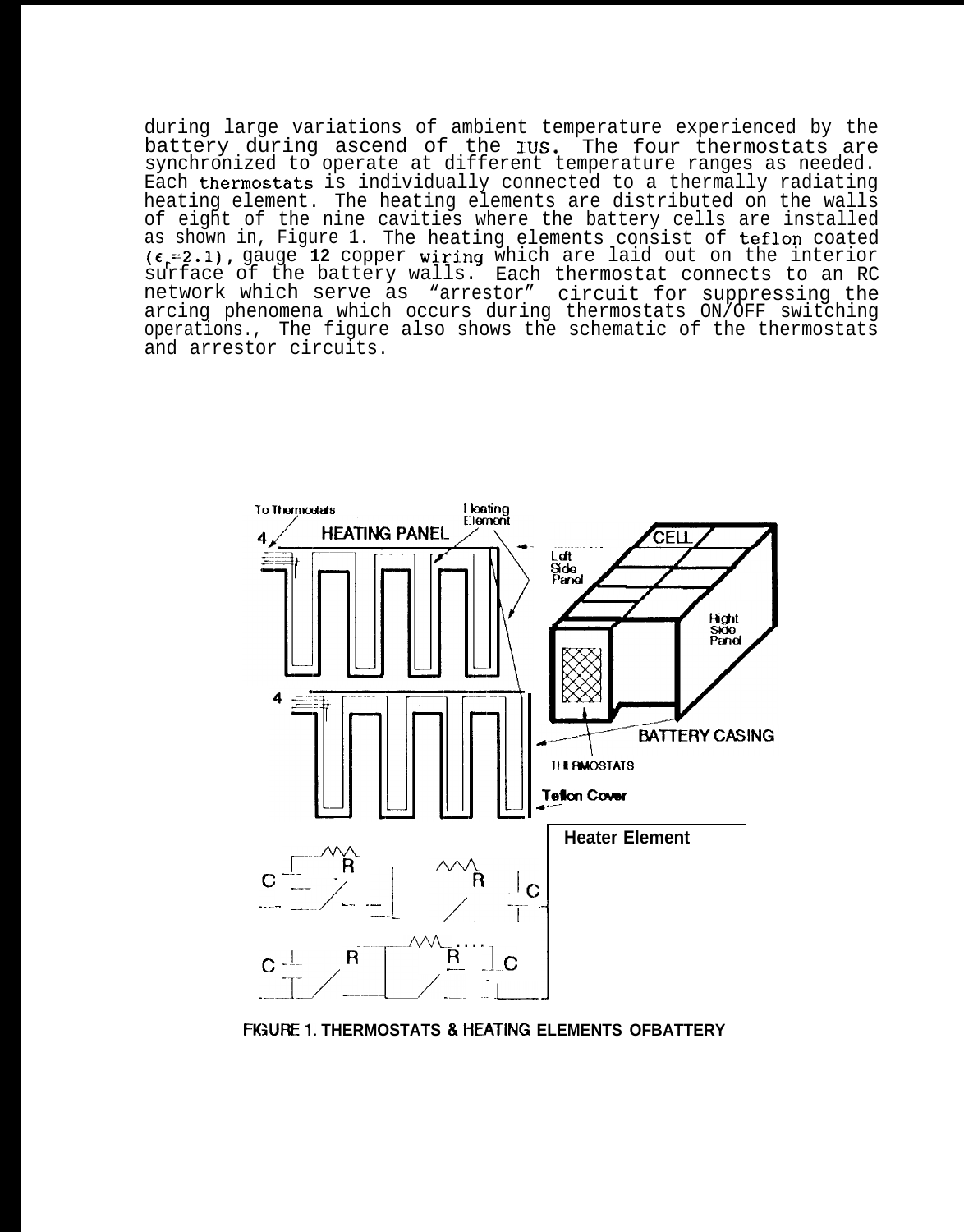Each of the four thermostats draws about 1.6 amps of nominal current. However, transient currents of up to 4.7 amps can be measured across the thermostats during the ON/OFF switching cycles. Transient currents constitute one the major sources of conducted and radiated Electromagnetic Interference (EMI) [1] which can adversely affect the behavior of nearby electronics. Conducted EMI **is** of importance to eliminate because such conducted noise can be propagated to other electronic devices which are connected to the same battery. Radiated EMI is of importance to eliminate because the propagated noise can be pick up by sensitive receiver circuits through antennas and other electromagnetic field sensors commonly used in spacecraft. While considerable effort has been done in the<br>past in analyzing conducted emissions through network analyzing representation of transient phenornenae and associated circuits [2- 4], less effort has been invested in analyzing the radiated EMI due to transients because of the complex nature of the transient-caused radiate emissions phenomena. There is a need to understand better and predict the amount of radiated EMI from transient circuits such that the proper electronics can be develop to avoid interferences among sensitive spacecraft instruments.

#### 2.0 RADIATED EMI FROM TRANSIENT EFFECTS.

Radiated noise from transient current events, such as those found in thermostats ON/OFF switching, are the results of two different types of events: a) arcing processes (e.g across thermostats contacts) , and b) "temporal" behavior of transient circuit elements as an antenna.

Arcing occurs is the result of mechanical switches ON/OFF operations. When the voltage across the contacts of mechanical switches is large enough it can cause the breakdown of the intervening gas. This is known as the "long arc". For smaller contact spacings, in a vacuum, the arc can be initiated by a "field-induced" emissions wherein the electric fields at the highest and sharpest points on the cathode liberate electrons. The voltage across the contacts divided by the contact spacing exceeds the breakdown field strength of the gas.

In a transient event the resulting transient current is responsible for the temporary antenna behavior of the heating elements. Though small in duration (only a few microseconds), such transients can be large enough to cause significant fields to be radiated as the wiring of the heating elements behave as a radiating antenna. In this paper we will first discuss briefly the physics of arcing phenomena. The major portion of this paper will then be devoted to modeling the antenna behavior of the thermostats/heating element, during ON/OFF switching operations using the method of moments.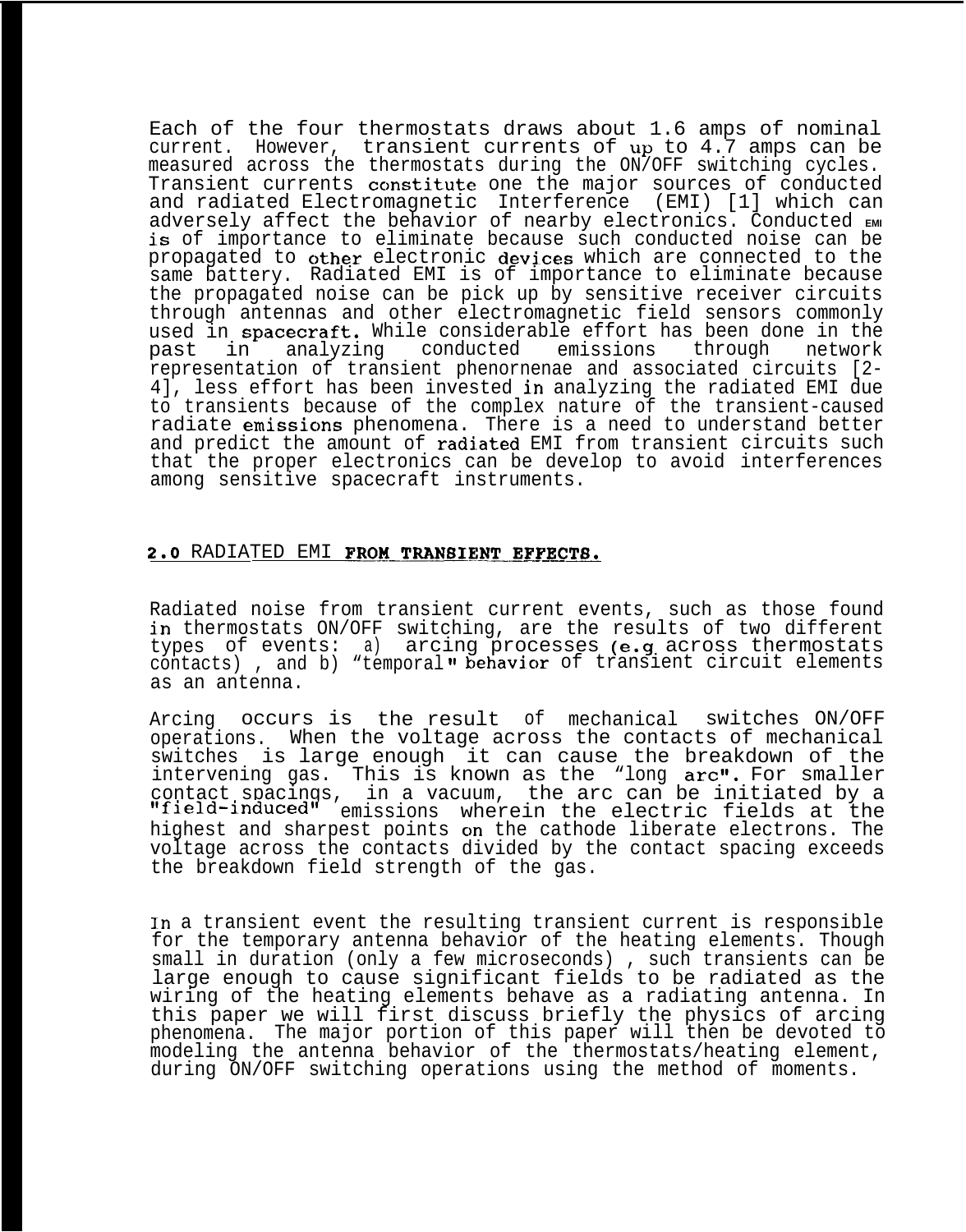#### 2.1 RADIATED EMISSIONS DUE TO ARCING

In the arcing process the external circuit has a pronounce effect on the type of discharge or even whether a discharge occurs. Switches are frequently used to interrupt loads that are resistive and inductive (e.g heater elements in a thermostat circuit) in nature as shown in Figure 2.

Interruption of these types of circuits leads to an interesting phenomena called "showering arc." An inevitable parasitic capacitance is in parallel with the inductive load. When the switch is closed, a steady-state current I=V, R is established in the<br>inductor. When the switch open, the inductor attempts to maintain this current. It is therefore diverted through the capacitance, charging the latter. The switch voltage  $V(t) = V_t + V_{dt}$ , therefore increases. As this switch voltage increases, it may exceed the switch breakdown voltage, whereby a short arc forms and the switch , voltage drops. The capacitor discharges through the switch, with the current being primarily limited by the local resistance and inductance of the wiring diagram. If the switch current exceeds the minimum arc-sustaining current, the arc is sustained. If not, the arc is extinguished and the capacitor begins to recharge. The switch voltage once again exceeds the switch breakdown voltage, and the switch voltage drops again. If the arc is not sustainable, the capacitor begins to recharge once again. Eventually the energy stored initially is dissipated, and the capacitor voltage decays to zero, leaving  $V=V_{dc}$ . This leads to a sequence of rising (as the capacitor charges) and rapidly falling (as the switch breaks down) voltages across the contact separation, which has been referred as the showering arc.



Showering arcs clearly have significant spectral content, and may therefore create EMI problems [6-8]. The wiring carrying these currents may cause significant radiated emissions, thereby creating interference problems. These signals may also be directly conducted along interconnected wiring paths, creating a potentially more troublesome effect, since the signal levels that are directly conducted to other points will be of the order of the switch voltages. Since these potential effects are recognized, various suppression measures are usually employed in conjunction with a mechanical switch.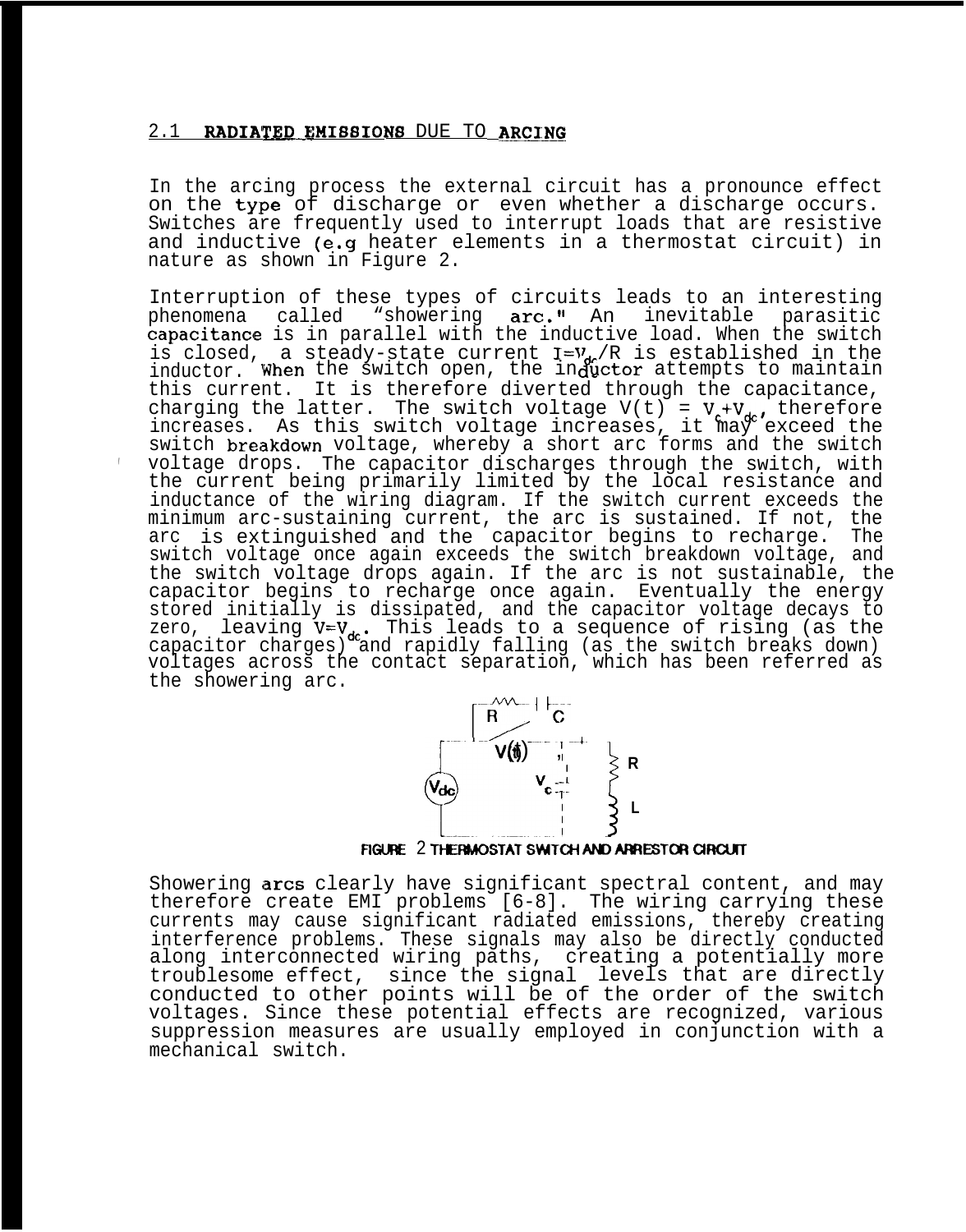A suppression technique for the arcing process is to prevent the switch voltage from exceeding the breakdown voltage of the switch. This can be implemented by placing a sufficiently large capacitor in parallel with the inductor, thereby reducing the peak available circuit voltage and also reducing the initial rise of the available circuit voltage. This scheme has the drawback in that contact damage can occur during switch closure because of large capacitor charging currents. A solution is to limit the discharge current that occur on contact closure by adding a resistor in series with the capacitor as shown in Figure 2. The minimum value of R is chosen to limit the discharge current during switch closure to below the minimum arcing current: $V_{\text{A}}/R < I_{\text{min}}$ .

To obtain an estimate of the amount of radiated EMI from arcing a thermostat was removed from the battery and place on a wooden platform inside a shielded room in order to measure the radiated emissions for several samples of ON/OFF switching. The thermostat was fed from a DC battery and a broadband antenna was used for the measurements. A resistive load to simulate the heater was used while keeping wiring to a minimum. The small load was selected to draw 1.6 amps of continuous current from the thermostats. Figure 3 shows the results of arcinq-induced broadband emissions as compared to MIL-STD-461 EMI broadband (BB) emissions limits.



#### 2.2 RADIATED EMISSIONS FROM ANTENNA\_\_BEHAVIOR

One of the major objectives in this work is to simulate the amount of radiated electric field emissions from the heater element as it behaves temporarily as an antenna from thermostats' ON/OFF switching transients. This task will be accomplished by using the method of moments for modeling the thermostat switch/heater element as a radiating structure.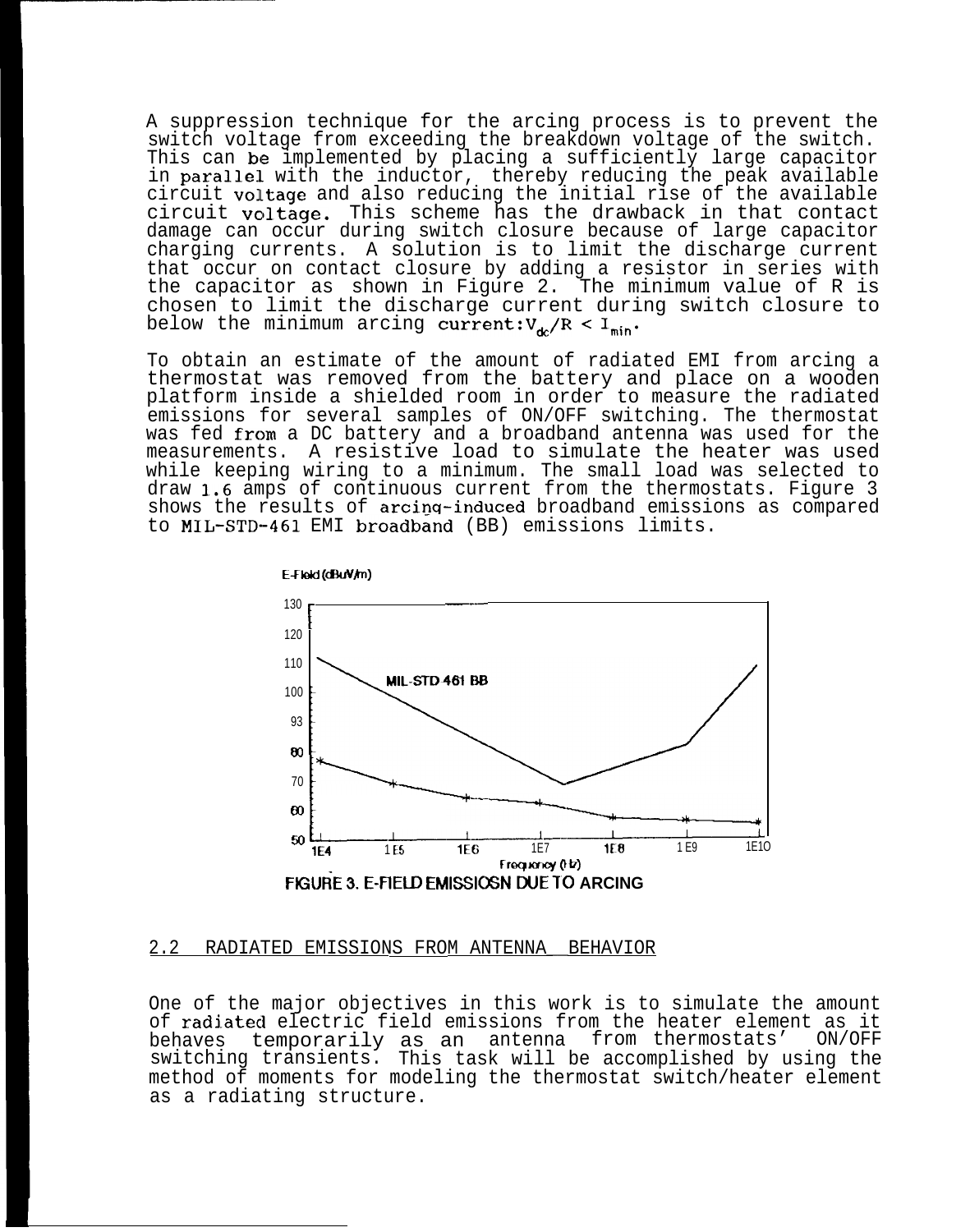The first step in the analysis of this type of EMI emissions problem is to calculate the transient currents and voltages across the thermostats switch, hence, across the heater load, using the pSPICE network analysis program [5]. Figure 4 shows the pSPICE model for two thermostats (S7, S8 in the figure) and the heater load (87 ohms). The figure also shows the RC arrestor circuit for each thermostat and system's switch. In the calculations it is assumed that the system switch in conjunction with one of the thermostats are already close at  $t=0$ <sup>+</sup> before the other thermostat switch closes. This is consistent with the fact that during most ON/OFF switching cycles at least two thermostats will be conducting at a time. In the simulation the first thermostat (S7) closes at t=O with a rise time  $t = 1.0 \mu S$ . The other thermostat switch closes at  $t=40\mu S$  ( $t=1.0\mu S$  also) and stays closed for 30 $\mu S$  before it opens. The parasitic inductances for each of the switches are also shown in the figure ( $L_2$  &  $L_3$  of  $1\mu$ H) likewise the parasitic inductance of the connector between the system switch and the thermostat is shown  $(L_1=4\mu H)$ . The terms  $V_3-V_4$  in the figure are used by pSPICE as voltage controllers to simulate the times ON/OFF in the thermostats. For the pSPICE run we assume  $R_{\text{ow}}=0.1$  ohms and R<sub>OFF</sub>=1000 Mega-onms. 'Dummy" voltages v<sub>5</sub>-v<sub>6</sub> are used to monitor the<br>thermostats' currents when the switch cl**os**es (V<sub>6</sub>-V<sub>5</sub>) and the current  $\frac{1000 \text{ Nega-ohms}}{1000 \text{ Nega-ohms}}$ . 'Dummy" voltages  $V_5-V_6$  are used to monitor the toward the heater load. The transient currents can be calculated at any point in the circuit. Figure 5 shows the results of simulating the transient current and voltages at several locations in the circuit. Of special interest is the transient current across the thermostat switch, which from the figure can be observed to be of magnitude  $4.7$  amps with a rise time  $t_{\mathsf{r}}\texttt{=}0.2\mu S.$  This transient current is responsible for the antenna behavior of the heating element. By multiplying the magnitude of the transient current by the impedance of the heater element we can obtain the equivalent transient voltage across the thermostat as a function of time.

To establish a benchmark for method of moment modeling, a series of electric field measurements are usually made to determine the spectrum profile of the radiating structure during ON/OFF switching. For these measurements the shape of the heater element must be constructed to resemble that in the battery (i.e same shape and material) . The thermostats are usually encased using a shield cover, the shield is then grounded so that the effects of possible arcing will not become part of the recorded spectrum. The two thermostats and heater assembly can then be positioned on a wooden platform inside an semianechoic chamber. Ambient temperature is changed to simulate the needed switching cycles. During the ON/OFF switching operations a broadband antenna is used for recording the emissions of the heater element as it temporarily behaves as an antenna fo:r a period of about  $1.5\mu$ S for each ON/OFF switching operation. Measurements can then be made in the 1OOKHZ-5OMHZ frequency range using a spectrum analyzer. Figure 6 shows a typical set up for obtaining the measurements.

Modeling the radiating structure was accomplished using the method of moments. Figure 7 shows a thjn-wire representation of the heater element. The thermostat switch is represented as a transient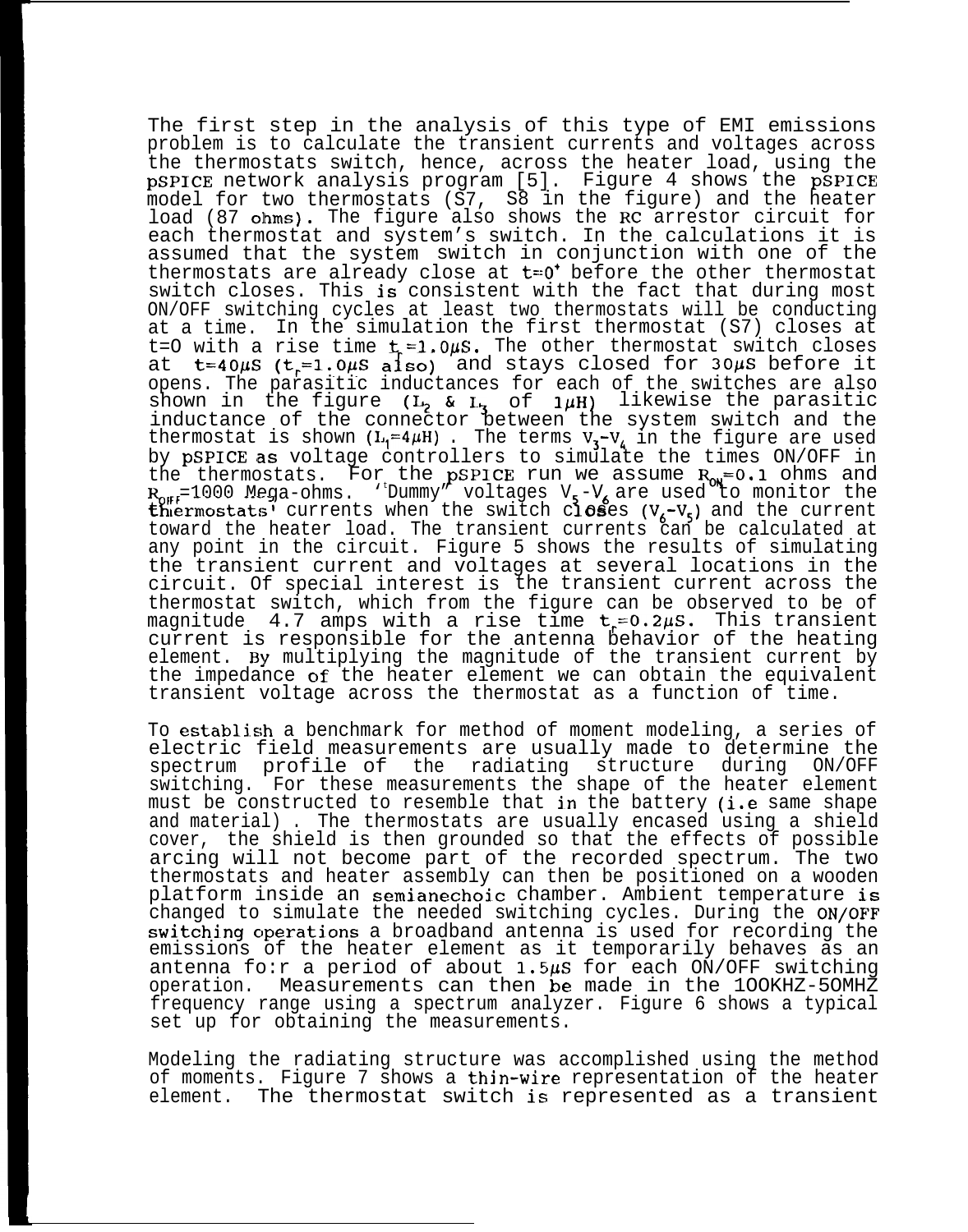Modeling the radiating structure was accomplished using the method of moments. Figure 7 shows a thin-wire representation of the heater element. The thermostat switch is represented as a transient voltage source. Important information concerning the modeling can be described: total length of heater element is 4.52m, number of segments used for the radiating structure is 10, length of segments (minimum of  $\lambda/10$  criteria was used) is 45 cm, radius of wire segments (same as radius of heater element) is 2.03 mm, and conductivity is  $5.8 \times 10^{7} \text{ S/m}$ . Furthermore, since the heater elements were wrapped with teflon, the modeling included an insulating dielectric ( $\varepsilon$ =2.1) sleeve around the wire conductor of 2.0 mm in thickness. Since the measurements were made over a wooden platform (1.5m x 1.5m) with a metal ground plane on top, the modeling in the Figure 7 also shows a thin-wire representation of the ground plane  $(40$  segments) and the image of the radiating structure. The transient voltage sources (i.e transient voltage magnitude vs frequency) shown in Figure 7 were obtained by calculating the FFT of the transient current across the thermostat in Figure 5 multiplied by the heater element's impedance. In order to calculate the radiated electric field emissions at a particular frequency, the corresponding transient voltage at that frequency is used as the source input in Figure 7.

A series of transient voltage sources, whose frequencies fall within the frequency spectrum of the transient voltage were used as the driving inputs for the radiating structure of Figure 7 and they are given in Table 1. Table 2 shows the calculated values of the emitted electric fields at the six frequencies of interest using the driving inputs in Table 1. Comparison of the calculated results with measured ones shows very little agreement between the measured and calculated data (an average of 25dB) due to the fact that the measurements were performed in a shielded room where multiple reflections and resonances can cause errors of as much as 40dB. However, it was observed that both sets of data track each other in a constant decreasing trend with smaller discrepancies at higher frequencies (above 24 MHz). For frequencies below 24 MHz the difference goes up considerably.

# **3.0 CONCLUSION**

Radiated EMI in 'the form of arcing and antenna radiation, due to transient events, can contribute significantly to the noise which can threaten sensitive receivers in a spacecraft. The method of moments can be used for estimating the amount of radiated EMI as a result of transient currents produced by circuit elements. Though the example described in this paper is for a thermostat circuit and its associated heater elements, the modeling principles herein discussed are applicable to other types of circuits where transients are observable and measurable. Two important principles to follow in transient modeling are: a) understand the physics of the transient phenomena taking effect for that particular circuit, and b) exercise care in the method of moments modeling.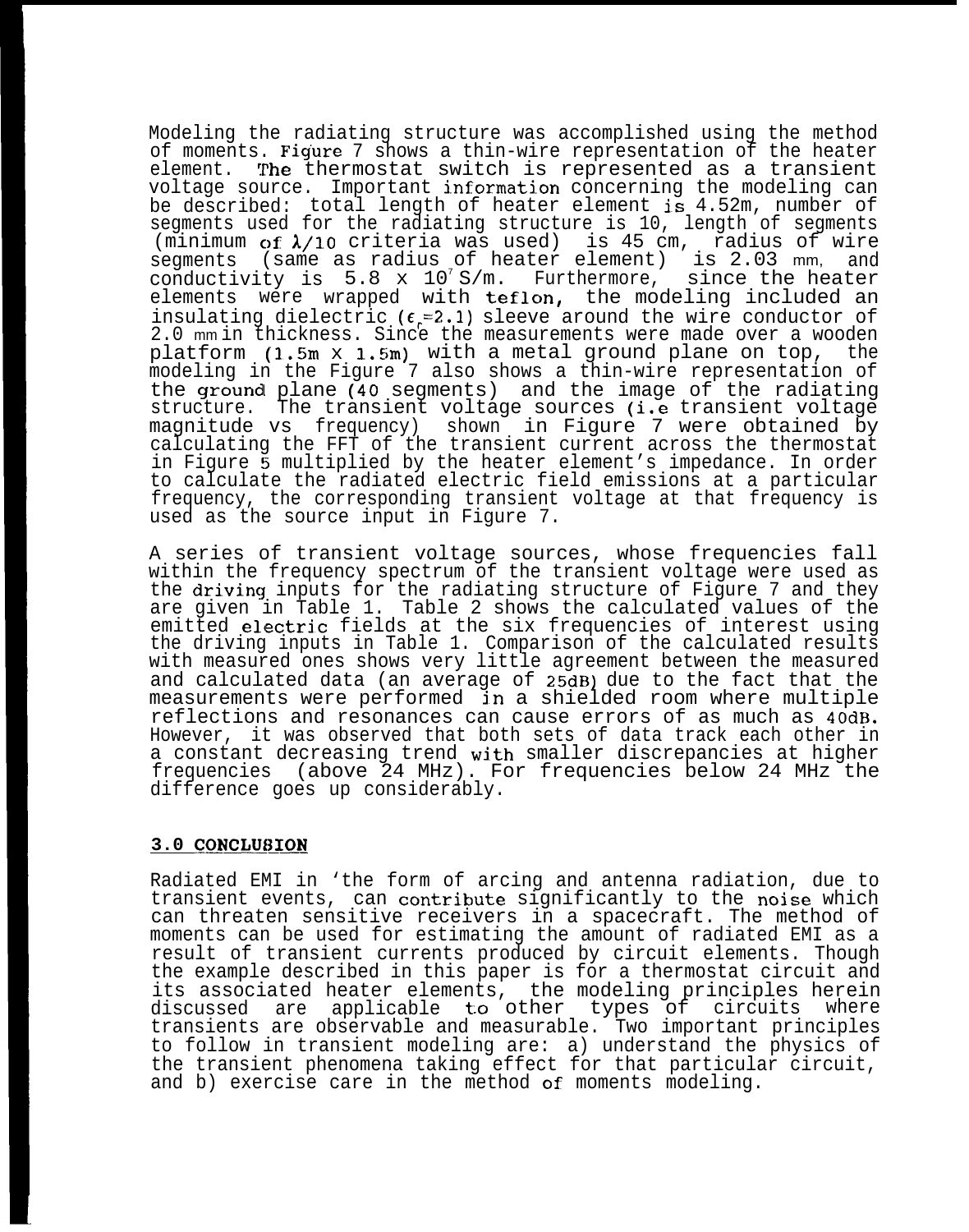This work was, supported by Air Force task order 182-491 with the Jet Propulsion Laboratory.

#### **REFERENCES**

[1] Paul, Clayton, Introduction to Electromagnetic Compatibility, Chapter 12, Wiley InterScience, 1992.

[2] Paul, Clayton, et al. "Prediction of crosstalk due to showering arcs at switch contacts," IEEE Int. Electromagnetic Compatibility Symposium Cherry Hill, NJ, August  $12-16$ , 1991.

[3] Howell, E.K., "How switches produce electrical noise,"  $I_{\text{ERE}}$ Trans. Electromagnetic Compatibility, Vol 21, 1969.

[4] Curtis, A.M., "Contact phenomena in telephone switching circuits," Bell Systems Technical Journal 19, 1940.

**[5] pSPICE,** "persomal-Simulation Program with Integrated Circuit Emphasis," Microsim Corp., 20 Fairbanks, Irvine, CA, 1990.

[6] P. Wilson, M. Ma, and A. Ondrejka, "Fields radiated by electrostatic discharges--Theory and experiment," NBS Tech. Note 1314, NIST, Boulder, Colorado, Feb. 1988.

[7] P. Wilson, M. Ma, "Fields raadiated by electrostatic discharges, " IEEE Trans. Electromagnetic Compatibility, Vol 33, No  $1 \cdot I$  February 1991.

[8] Uchimura Keiichi, "Electromagnetic Interference from discharge phenomena of electric contacts, " IEEE Trans. Electromagnetic Compatibility, Vol 32, No. 2, May 1990.



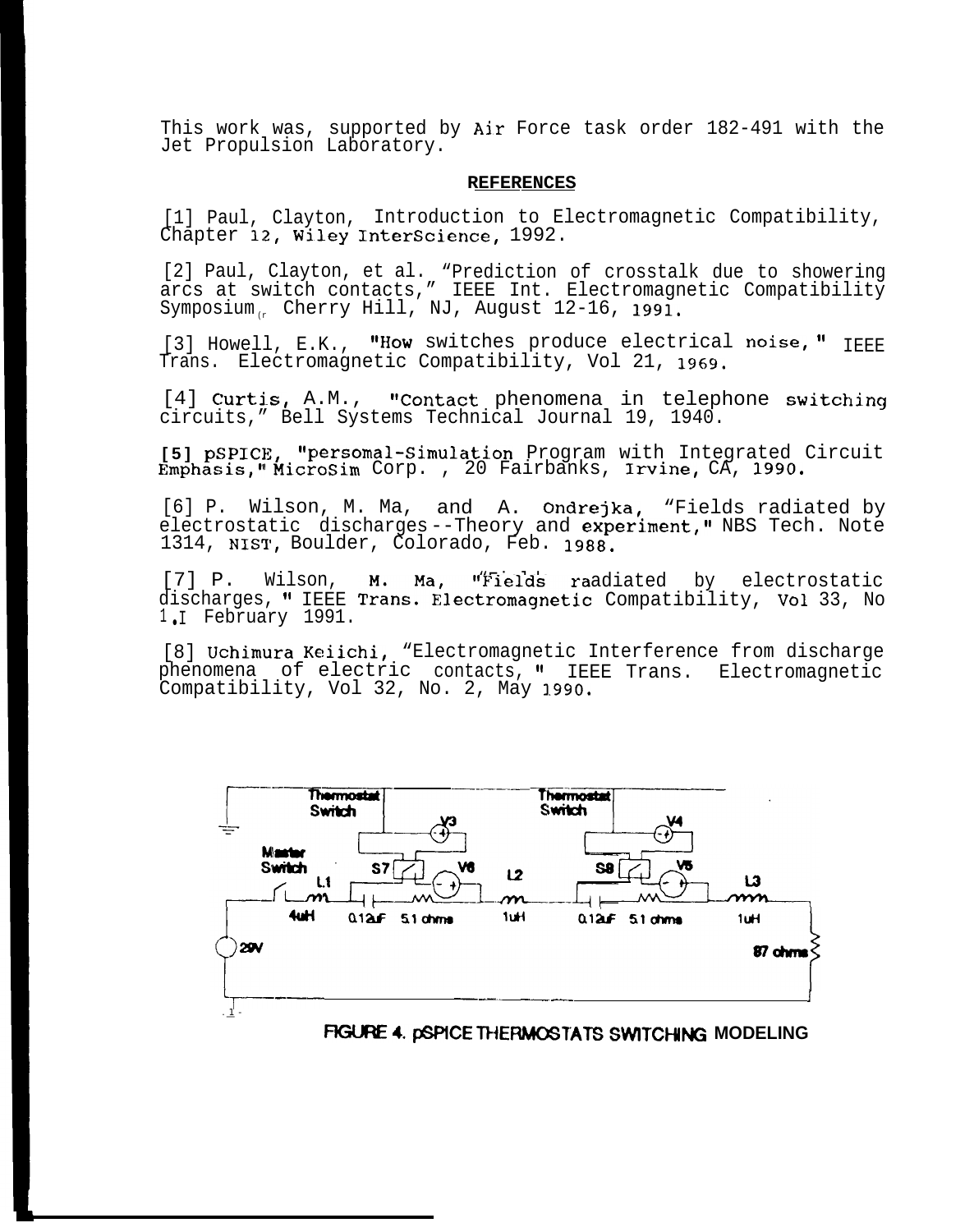

FIGURE 5. TRANSIENT RESPONSE OF THERMOSTATS DURING SWITCHING



# IFIGURE 6. MEASUREMENT OF E-FIELD FROM TRANSIENTS